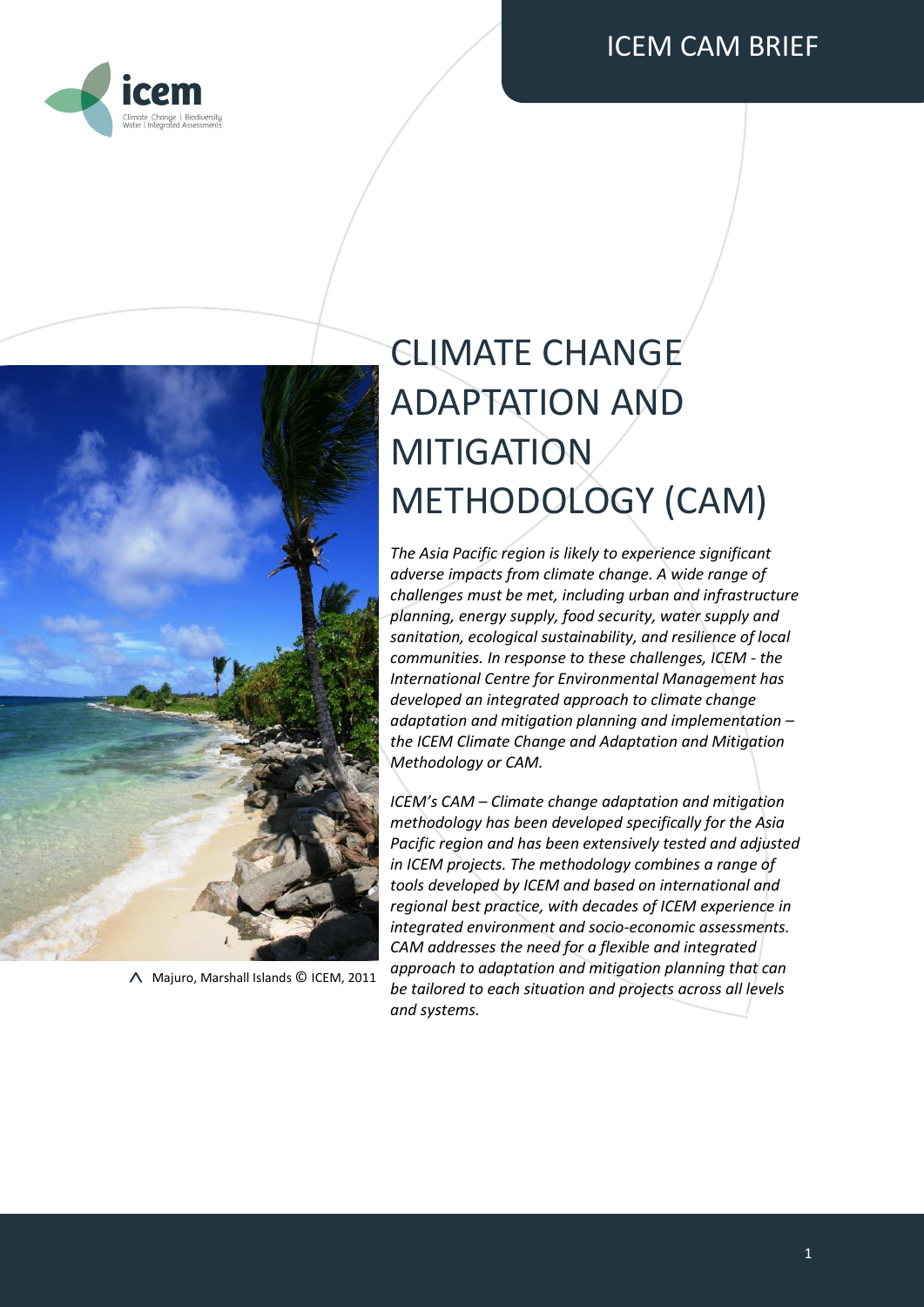

### **INTRODUCTION**

The ICEM CAM – Climate change adaptation and mitigation methodology is an integrated approach to climate change mitigation and adaptation planning developed by ICEM. The methodology has and continues to be developed and adapted to project and case specific needs. CAM is an overall conceptual approach that has been designed to integrate a wide range of tools and processes that can be applied at different levels and stages of climate change mitigation and adaptation planning.

The CAM methodology recognises the connection between adaptation and mitigation as two sides of the same coin. Many actions achieve both adaptation and mitigation. For example, making an industry more water, energy and natural resource efficient may be an essential adaptation action that also reduces GHG emissions. ICEM aims to seek these win-win solutions where possible, however there are very distinctive technical and process requirements for adaptation and mitigation. This brief deals with adaptation with reference to mitigation where relevant – another linked ICEM brief addresses the application of CAM to mitigation.

ICEM CAM has been developed and tested in the Asia Pacific region over the past five years. It is applicable to varying assessment scales from project-specific assessments to cities and settlements to larger spatial planning such as provinces and watersheds. ICEM CAM has been applied at difference levels of focus – for example as a local community vulnerability assessment and adaptation planning process, with sector line agencies, and with provincial and district governments. Also, it has been applied to specific natural systems such as wetlands or to major infrastructure developments such as power plant complexes and roads and bridges. $1$  The methodology combines international best-practice in climate change science and modelling, with best-practice in a number of rapid assessment methodologies such as Strategic Environmental Assessments, life-cycle analysis, socio-economic analysis, energy efficiency audits, risk management and participatory approaches.

**.** 

#### **GUIDING PRINCIPLES**

The ICEM CAM methodology has been developed based on a series of underlying guiding principles. To ensure an integrated approach to climate change mitigation and adaptation, climate change planning and actions should:

**Recognise the fundamental role of natural systems in maintaining and enhancing resilience:** Recognise that healthy natural systems are a foundation for the development and wellbeing of socio-economic systems and are essential in building resilience in communities, economic sector and areas. Mitigation and adaptation actions should always contribute to ecological sustainability and social equity as well as reducing climate change vulnerability or emissions. The corollary to this principle is to ensure that adaptation and mitigation actions do not contribute to environmental and biodiversity degradation.

**Recognise the cyclical and iterative nature of adaptation and mitigation:** There is no permanent "fix" to climate vulnerability and adaptation responses need to be regularly adjusted based on experience and new information. It is not necessary or possible to do everything at once – priorities need to be set with less urgent measures left to later development cycles. Some things need to be done before others are possible. Adaptation is best achieved in phases.

**Maximize co-benefits:** Pursue synergies and opportunities to integrate adaptation and mitigation. This is not always possible, but all adaptation and mitigation actions should be assessed for their impact on resilience and reducing climate change and for their potential to reinforce each other.

**Use spatial planning as the foundation for adaptation:** Adaptation is best planned and achieved on an 'area wide' basis which allows for needed integration across sectors and levels of government. The opportunities for adaptation and integration become clearer when considered on a spatial basis. Even adaptation planning for organisations such as line ministries need to consider how their mandate and responses to climate change play out on the ground.

**Integrate with development planning:** Recognise adaptation and mitigation actions as part of development planning cycles so they become an integral part of sector socio-economic plans, budget allocation and staffing commitments. Climate change impact, vulnerability and adaptation assessments

<sup>1</sup> At the project level, CAM has been piloted for a rapid climate change vulnerability assessment of the O Mon IV power station for ADB and the Can Tho Power Company. At the city level, CAM was piloted in Ho Chi Minh City with a focus on transport and energy sectors for the ADB, JIBIC and HCMC People's Committee. At larger spatial scales, CAM is currently being piloted in a basin-wide vulnerability assessment of the wetlands in the Mekong Basin for the Mekong River Commission and in five Pacific Islands Countries focusing on transport, water supply and tourism development.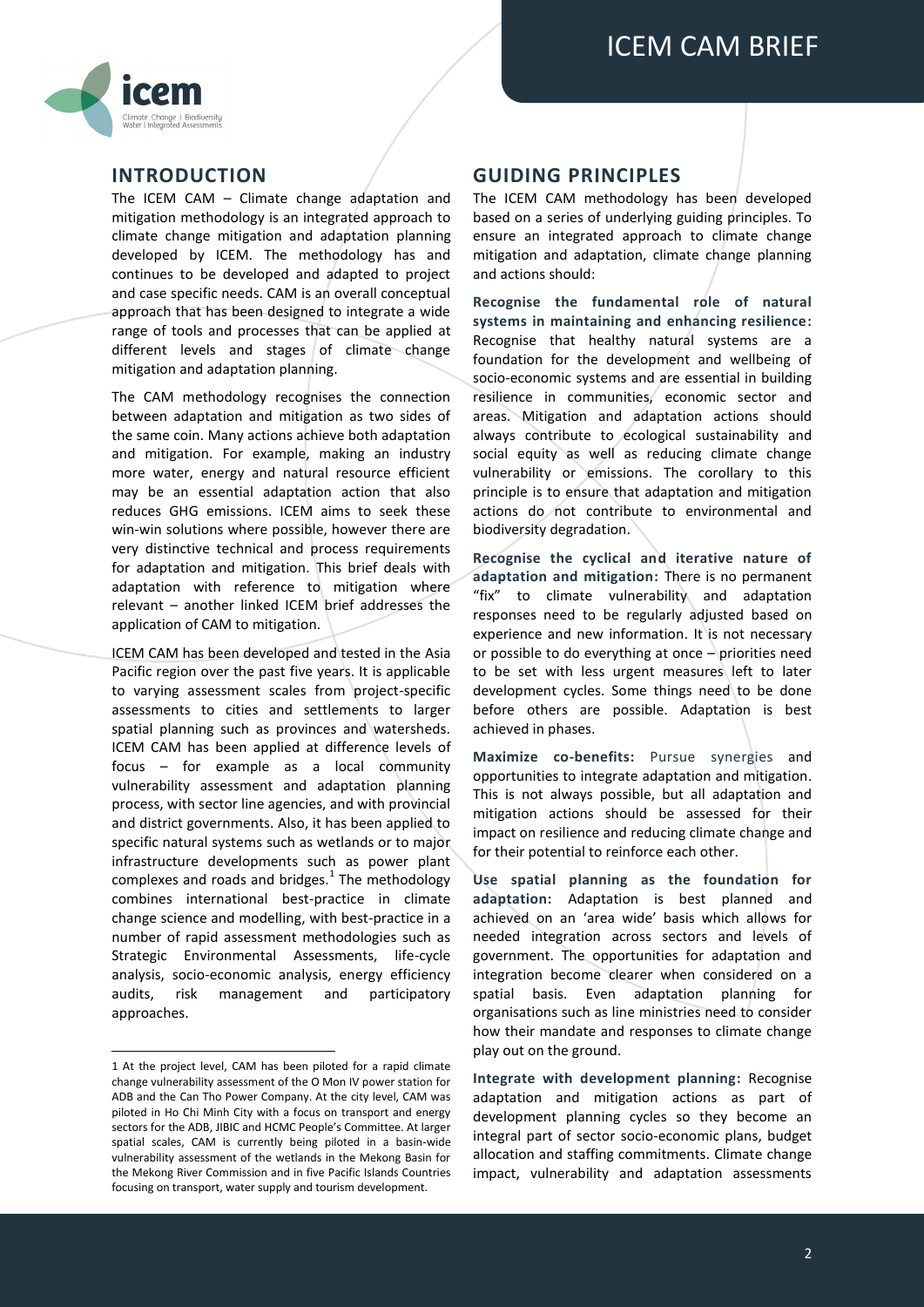

need to lock into sector and area planning steps. Separate adaptation and mitigation plans are important to build capacity and focus attention, but progressively they need to be woven into existing development plans and structures.

# **APPROACH TO CLIMATE CHANGE ADAPTATION**

The aim of climate change adaptation assessment and planning is to reduce the vulnerability of natural, social, economic, built and institutional systems to the risks of climate change. Climate change relates to different systems in different ways. ICEM has tested and adjusted the methodology with a focus on: *natural systems, infrastructure, urban* and *rural areas and for institutions*.

Assessing the vulnerability and adaptive capacity of wetlands, forests or a coral reef complex involves a greater emphasis on the tolerance and ecology of species and habitats – as well as the special needs of local communities dependent on them.

Large infrastructure such as power plants and bridges have economic drivers with immediate cost implications if designs and operations need to be revised to cope with climate change. Developers demand precise information and a strong evidence base for projected climate and hydrological changes.

#### **Box 1: O Mon IV rapid climate change threat and vulnerability assessment**

ICEM undertook a rapid assessment of potential climate change threats to the O Mon IV combined cycle gas-fired power plant and of the vulnerability of plant design, infrastructure and operations to these threats for the ADB and Can Tho Power Company. The project tested new modelling and vulnerability analysis methods for CC assessment of large infrastructure.

The ICEM approach included climate downscaling, hydrological and hydrodynamic modelling, plant performance simulation and hydro-economic and lifecycle analyses to assess the impact of climate change on the structural integrity, performance, legal compliance and maintenance scheduling of the plant and provide recommendations on priority adaptation options. The science based approach was necessary to convince power station owners and achieve uptake.

The study found that climate change would not result in significant damage to plant assets, but that the performance and efficiency would be reduced over the economic design life. Increasing air temperature would reduce the efficiency of the gas turbines, while increasing river water temperature would reduce the efficiency of the cooling water cycle and steam turbine.

In *urban areas*, the emphasis needs to be on integrating action across sectors, such as transport, energy, health and industry. It is in *urban areas* that win-win solutions are most often found for adaptation and mitigation responses.

Whatever the focus of the CAM approach to adaptation, ICEM has defined a set of lessons which need to shape the process:

**Address the adaptation deficit first** (Figure 1) – or what some refer to as "no regrets" options. Addressing many day to day environmental, development and maintenance challenges can enhance resilience to future climate change. Most important it brings climate change to the immediate agenda and budgets of local planners in ways they appreciate and understand.

#### **Box 2: The adaptation deficit**

An important part of the approach to developing adaptation priorities through vulnerability assessments is addressing the *adaptation deficit.* The adaptation deficit refers to those things which need to be done to address current development problems such as rehabilitation and maintenance of water drainage systems, forest loss and soil erosion, flooding due to poor development control and land use and coastal protection.

Many actions to address current development problems will build resilience even if not specifically targeting climate change. The importance of addressing the adaptation deficit in the early stages of building resilience to climate changes is illustrated i[n Figure 1](#page-3-0).

**Build on understanding and documenting past extremes and trends**, based on stakeholder experience, official records and expert judgment. Integrate modelling results and projections as good science evidence becomes available. In many cases available information and capacities do not allow for useful science based projections.

**Emphasise adaptation action despite scientific uncertainty:** There are high levels of uncertainty and variability in scenarios, models and interpretation of future threats; however, this does not mean we cannot identify trends and directions of change. We live and plan with uncertainty in every facet of human activity and climate change is no different. We need to take action in the face of scientific uncertainty.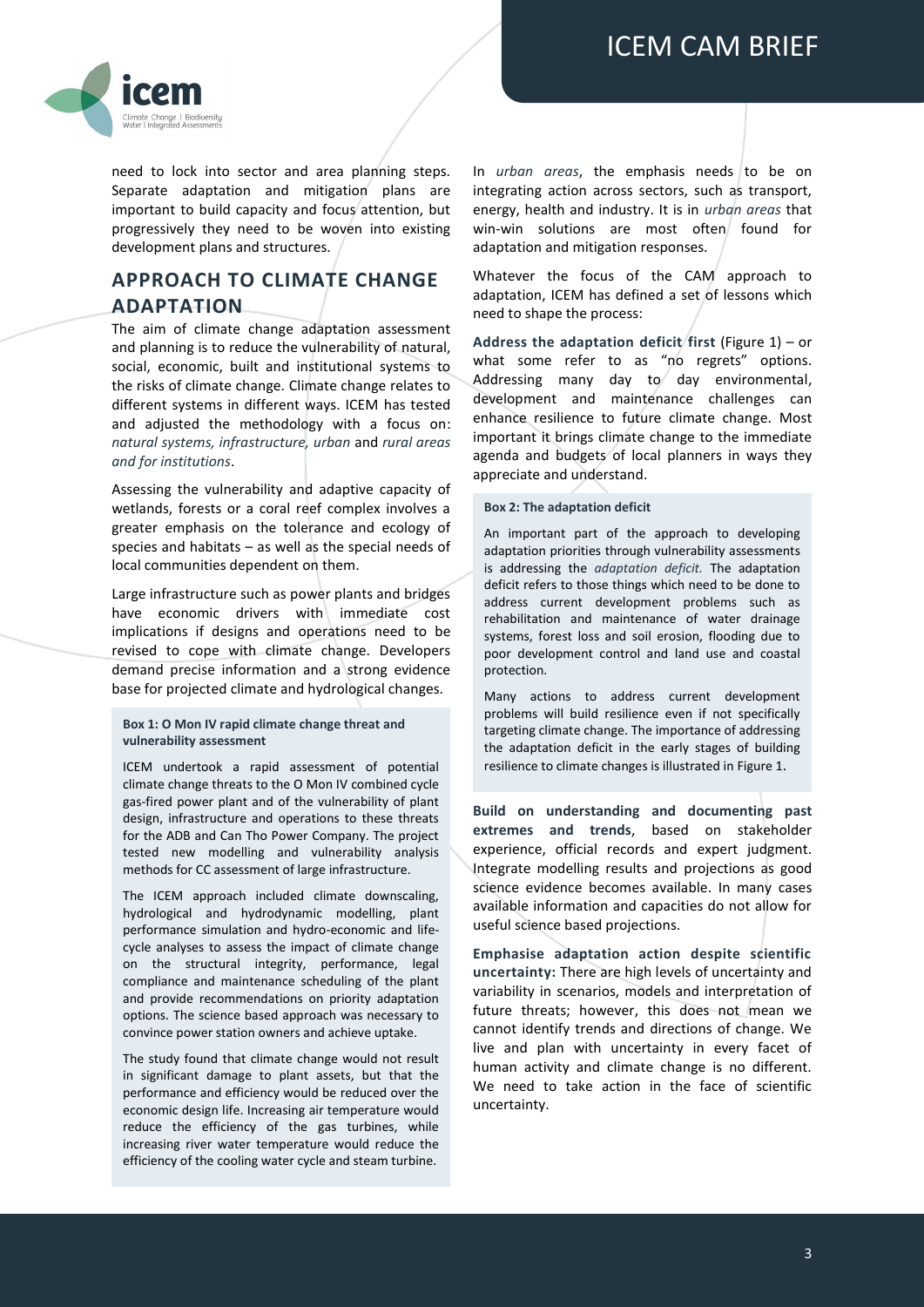

# <span id="page-3-0"></span>**Figure 1: Adaptation Pathway - addressing the adaptation deficit Adaptation Pathway - addressing the adaptation deficit**



#### **Box 3: Action despite uncertainty**

The CAM methodology is a planning response based on the establishment of a credible scientific evidence base, participatory approaches and expert judgment. There are high levels of uncertainty and variability in scenarios, models and interpretation of future threats. In response to the uncertainty, ICEM has learned that it is necessary to:

- Take a precautionary approach in managing risks associated with development.
- Understand past extreme events and trends.
- Understand past vulnerabilities and past adaptation to extreme events and regular climate.
- Concerning the future talk in terms of trends and ranges rather than precise predictions.
- Supplement the science with expert judgement and local experience in priority setting and action.
- Use technical assessment and modelling methodologies which are consistent with those employed during conventional project design.

**Focus on integration across sectors and geographic areas:** Adaptation action is best implemented by integrating actions across systems, sectors and geographic areas as adaptation in one area or sector can have unwanted impacts on the resilience of others.

**Adapt on a phased basis:** Seek to implement adaptation on a phased basis so that lessons can be learned, adjustments made and one step prepares the ground for the next if required.

### **CAM ADAPTATION PROCESS**

The CAM process illustrated in [Figure 2](#page-4-0) includes five primary steps for adaptation planning including:

- **Determining the project scope, by identifying** the geographic and sector focus of the assessment and the systems (natural, social, economic, institutional and built) which will be impacted.
- Conducting a **baseline** assessment to describe the past and **existing** situation, trends and drivers across each of the identified systems, projecting the changes to these systems which will occur irrespective of climate change**.**
- Determining the climate change **threats** through an analysis of past extreme events and trends and through climate modelling and downscaling of future climate and hydrology against various scenarios.
- **An impact and vulnerability assessment**, which includes analysis of the projected climatic threats to the target systems for defined time slices. The impact assessment combines the level of **exposure** of key system components and assets and their relative **sensitivity** to the threats. The **vulnerability** is a measure which considers the impact and the capacity of the component or asset to adapt to it.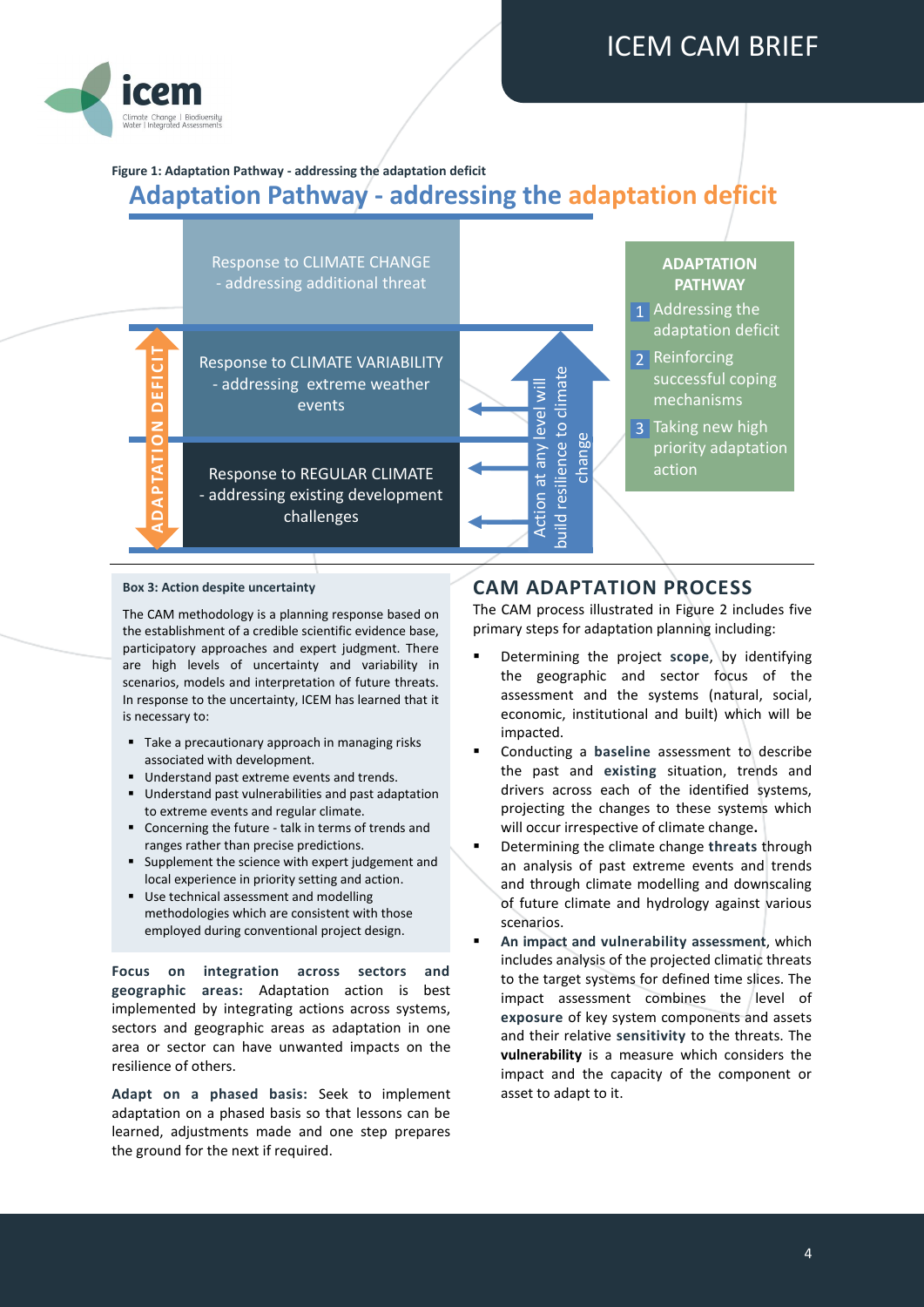

<span id="page-4-0"></span>**Figure 2: ICEM CAM methodology**



- **Defining adaptation responses:** this step includes developing a range of **options** for integrated adaptation interventions and then working with stakeholders to determine **priorities** – with limited resources it is not possible or necessary to do everything at once.
- **Providing feedback on the adaptation implementation**. Monitoring implementation and making adjustments and additions based on experience and new information is critical to taking a phased and systematic approach to adaptation.
- These CAM steps are described in more detail in the following sections.



#### **SCOPE**

#### *Across systems*

ICEM developed CAM to address the effects of climate change on five system: natural, social, economic, built and institutional (Figure 3). Each system has distinct needs, relationships and challenges with respect to climate change. The CAM methodology recognises the importance of distinguishing between these systems and addressing their specific sensitivities, while maintaining a broader integrated ecosystems approach that captures the interactions between them. A range of tools is required in applying CAM to meet area and sector specific needs and for achieving the right balance between local experience, expert knowledge and a science basis for adaptation and mitigation.

Ecological or natural systems sustainability is the foundation for effective adaptation in all other systems as reflected in the adaptation "egg" illustrated in Figure 3. Adaptation action is best implemented by integrating actions across systems. Understanding the characteristics of each system and their interrelationships is a prerequisite for defining an effective adaptation plan.

#### **Figure 3: The Adaptation Systems Egg**



#### *Across levels*

In the CAM methodology, planning and action is also filtered through **area**, **sector** and **project** levels to sharpen the scope and targets of the vulnerability assessment and adaptation. At each step in the CAM process, the scope can be refined across these levels to apply scarce resources to the most vulnerable and highest priority assets and to help define a phased approach to adaptation [\(Figure 4\)](#page-5-0).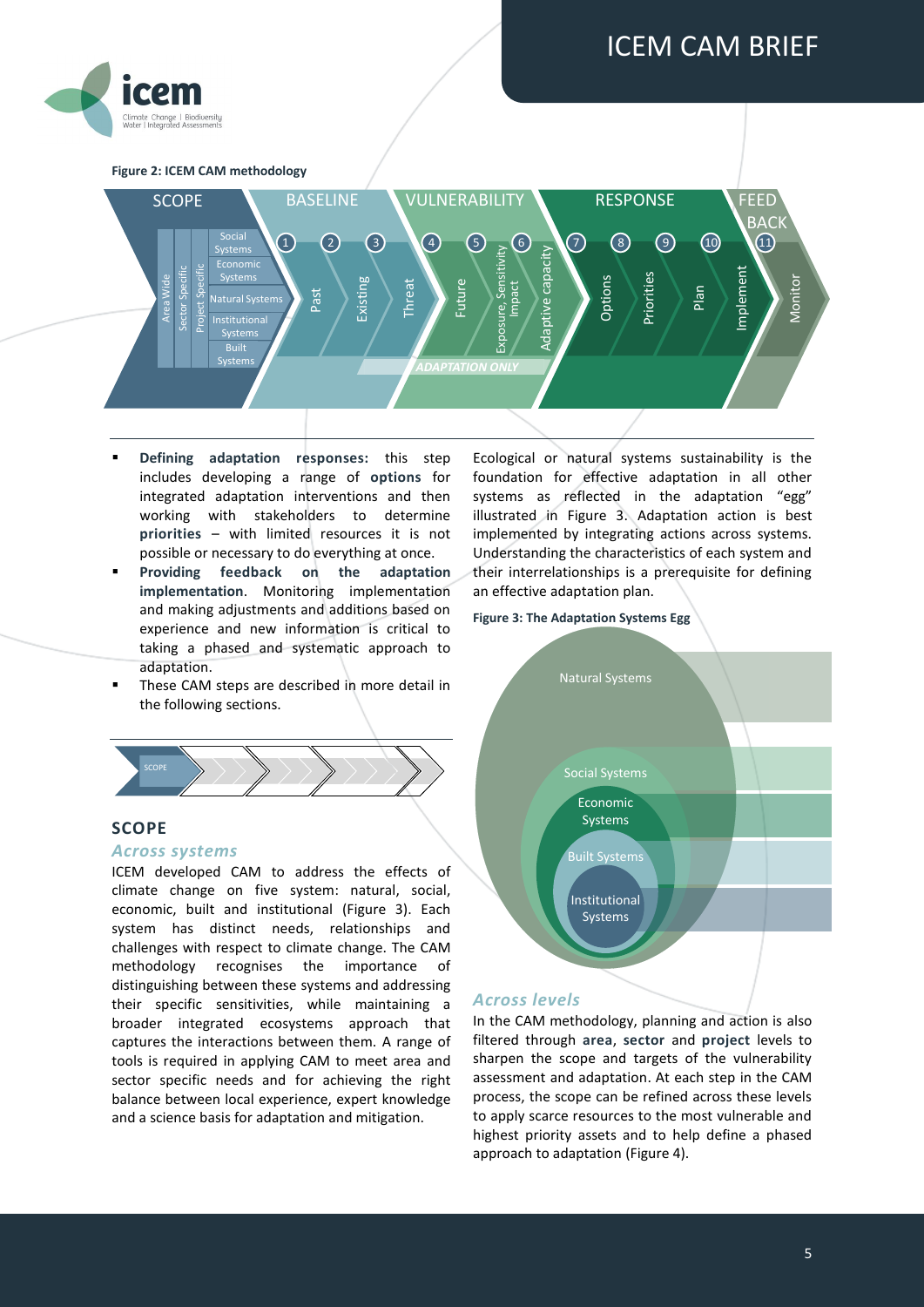



#### **BASELINE ASSESSMENT**

The baseline phase of the CAM methodology establishes an understanding of past and present status and trends in natural, social, economic, built and institutional systems linked to the target area, sector or institution. The baseline includes a review of existing management and system initiatives, which may provide the basis for adaptation measures. $2$ Climate change response is not starting from scratch – many elements in existing policies, institutional arrangements and programs are consistent with needed adaptation. They may relate, for example, to poverty reduction, disaster management and agricultural cropping innovations addressing existing stresses such as saline intrusion.

#### <span id="page-5-0"></span>**Figure 4: Adaptation planning filters**



Major challenges at the baseline stage are gaining access to data required on past, existing and future plans and experience and in projecting forward past trends taking key drivers into account.

Carefully documenting and mapping past extreme events and their impacts as well as climate trends is a

**.** 

much neglected but essential part of the baseline assessment. In the absence of systematic official records, this process becomes one of recording stakeholder experiences and anecdotal evidence.

#### **Box 4: Climate change impact assessment and adaptation in Ho Chi Minh City, Vietnam**

ICEM completed this study for ADB as part of a collaborative assessment with the WB and JBIC on the impacts of climate change on four major Asian coastal cities – Bangkok, HCMC, Mandalay and Manila. The study – the first of its kind in the region – conducted localised climate and hydrological modelling of IPCC climate change scenarios to estimate the risk and associated social, environmental and economic impacts, as well as assessing possible adaptation options and implementation arrangements. ICEM is conducting a follow up project in HCMC and Danang (2012-2014) to implement key recommendations relating to adaptation in the transport and power supply sectors, and to urban planning.

The information on past extremes and impacts and on projections of future climate and linked hydrological changes need to be expressed in terms which are of practical use to development planners – for example, maps of extent of flooding, saline intrusion and land degradation under difference scenarios (Box 5). ICEM has found that planners have difficulty in using past or downscaled future temperature and rainfall data alone.

**Box 5: Definitions of threats by Palau national team in conducting a CAM vulnerability assessment for Melekoek State**

These threats are assumed to be accompanied by an extreme high tide:

- **Storm surge** offshore depression leading to high waves of greater than 1m and an increased sea level
- **High intensity rainfall and flooding** rainfall of extreme intensity of greater than ?mm/hour. This includes the resulting flash flooding and pooling.
- **Sea level rise (2030)** incremental increases in sea level of 20-30 cm by 2030-2050 (IPCC, 2007)
- **Typhoon (Tropical Storm)** a combination of intensive rainfall, storm surge, high winds.
- **Extreme drought** periods of unusually low rainfall.
- **Temperature increase** air temperature is projected to increase by 2oC by 2050 and sea temperature

Looking to the future  $-$  downscaling climate change and then modelling its implications for hydrology is a specialist field. ICEM provides that service working

<sup>2</sup> An example of existing adaptation measures is the MARD policy for the Mekong Delta in Vietnam of "living with floods". This policy informs rural land-use zoning to encourage agricultural practices and flood relief areas which enhance resilience.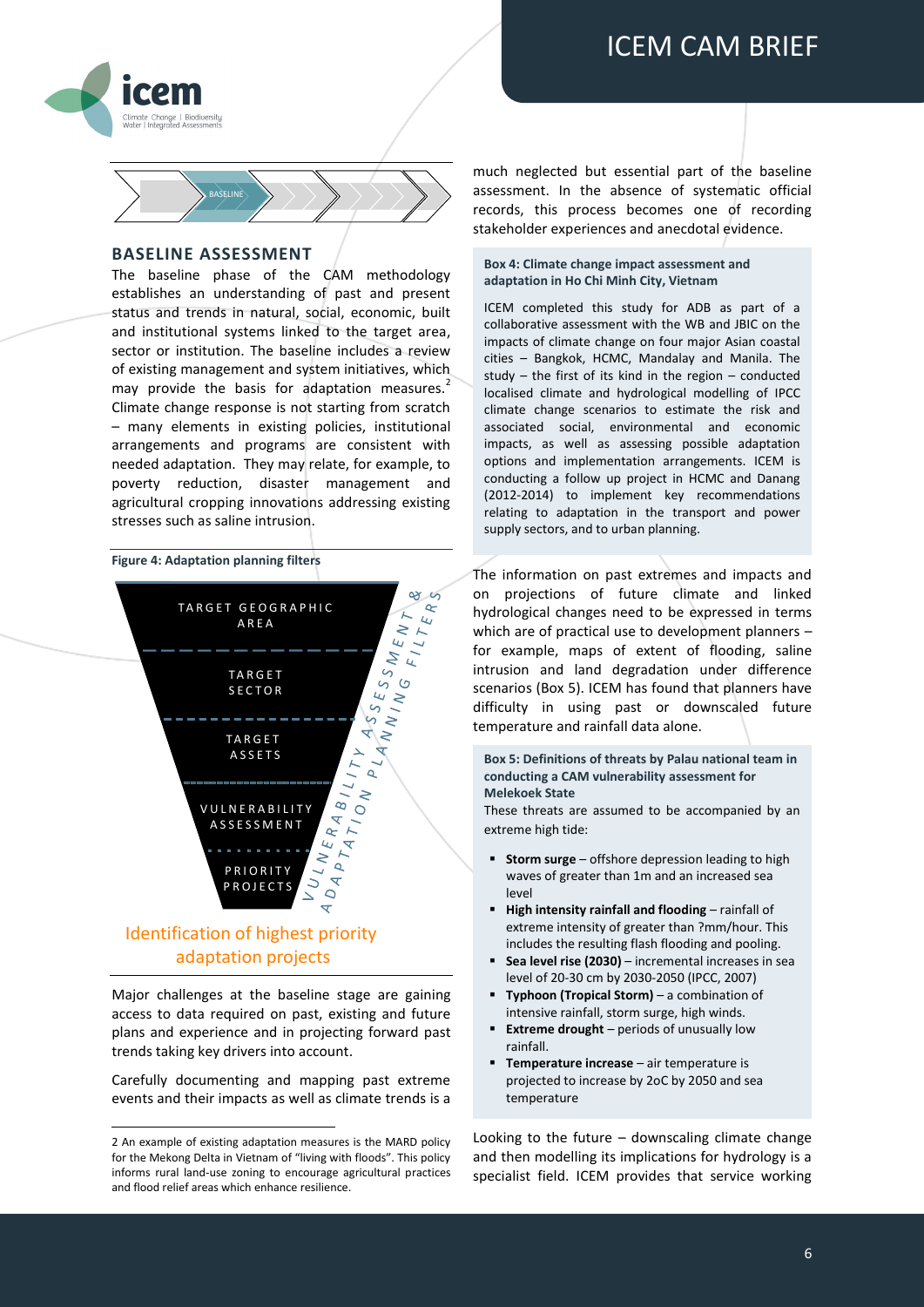

with local scientists. The ICEM tool kit for making those projections is introduced later in this brief and detailed in a separate ICEM technical paper. In most countries there are significant capacity limitations in conducting this modelling and projections and in linking it effectively with adaptation and development planning at local and sector level. The ICEM CAM process is flexible  $-$  it can be applied relying mostly on past extremes and trends.

Some national teams using CAM prefer to focus on documenting the past in the baseline assessment and leaving modelling and projection of future conditions and trends to the next phase  $-$  the vulnerability assessment.



#### **IMPACT AND VULNERABILITY ASSESSMENT**

There are two distinctive components in this phase of the CAM method – impact assessment and defining the final level of vulnerability of the target assets and systems to the projected threats.

The potential **impact** (or level of risk) is a function of the level of **exposure** to climate change induced threats, and the **sensitivity** of the target assets or system to that exposure.

**Box 6: Strengthening the capacity of Pacific Developing Member Countries to respond to climate change**

In this ADB regional project, ICEM developed climate change adaptation investment packages for Fiji, Marshall Islands, Palau, Solomon Islands and Timor L'este. The planning process in each country included a baseline assessment, a climate change impact and vulnerability assessment, and the identification of adaptation options and priorities in line with national strategies.

A key component of the project was the use of a **vulnerability assessment matrix** (Table 1 illustrates the matrix completed for a strategic culvert in Honiara, Solomon Islands). The assessments were informed by the best available knowledge and expert judgements. The depth and coverage of the scientific evidence base for the VA varied for each of the countries and included analysis of past extreme events, GIS mapping and analysis, topographic surveys, biological surveys and community vulnerability assessment. Also, available information on climate change projects was summarised as an input in defining future threats.

#### *Exposure*

Exposure is the *degree of climate stress on a particular asset; it is influenced by long-term changes in climate conditions, and by changes in climate variability, including the magnitude and frequency of extreme events*. The nature and extent of the exposure is a key concern. With regard to a flooding event, for example, the exposure of assets may be determined by the depth, duration and speed of floodwaters. For drought, the exposure of a crop will be influenced by duration and severity. The following criteria influence exposure:

- **•** Duration (e.g. hours or days of flooding)
- **Location (e.g. distance from flood)**
- Intensity (e.g. strength of rainfall, speed of flood)
- **Magnitude (e.g. volume, flow or size of event)**
- Aspect (orientation to the threat e.g. wind and waves)

### *Sensitivity*

Sensitivity *is the degree to which a system will be affected by, or responsive to climate change exposure*. With regard to a flood event, for example, sensitivity may be understood in terms of the level of disruption such as the value of the damage and/or length of time it takes to return to the pre-flood state – a wooden house may be more severely damaged by flood exposure than a cement dwelling. For infrastructure, sensitivity is the degree to which the exposure to a threat will negatively affect the integrity or operation of the asset. The following variables affect infrastructure sensitivity:

- Materials
- Construction quality
- Levels of maintenance
- Protective system (e.g. river wall protecting the water transmission pipe)
- Design (including safety margins)

Sensitivity in communities and families is affected by the level of education and income level, access to government support, mobility, health and social networks and support structures. Sensitivity in environmental and natural systems is influenced by, for example, the biological response to temperature change, tolerance of drought conditions, capacity for regeneration, the degree of connectivity and diversity and size of habitats.

#### *Impact*

The CAM vulnerability assessment matrix involves stakeholders in: (i) defining the main assets/system components at threat and (ii) the main climate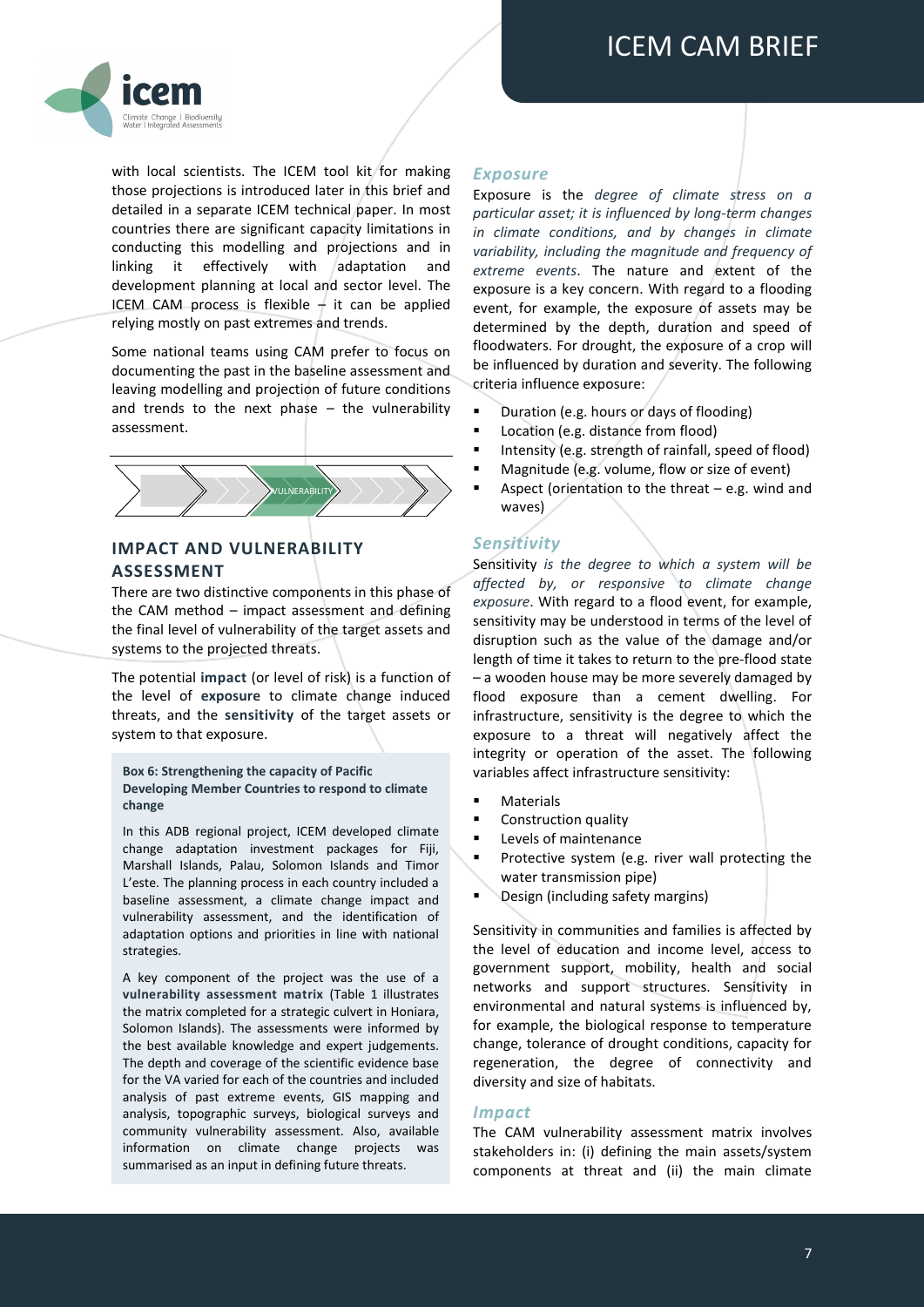

change threats. It then has them using Table 2 as a guide in deciding on: (iii) the level of exposure and (iv) level of sensitivity. The level is set using sciencebased information and supplemented through expert judgement. Table 2 is also a guide to the final projected impact of a threat on an asset given the assessed levels of exposure and sensitivity.

#### *Adaptive capacity*

The next step in applying the CAM methodology is to determine the adaptive capacity of the system or assets to the impact. Adaptive capacity is understood in terms of the ability to prepare for a future threat and in the process increase resilience and the ability to recover from the impact.

Determinants of adaptive capacity include:

#### **Cross cutting factors**

- The range of available adaptation technologies
- Availability and distribution of financial resources
- Availability of relevant skills and knowledge
- Management, maintenance and response systems including policies, structures, technical staff and budgets
- Political will and policy commitment

#### **Infrastructure**

- Availability of physical resources (e.g. materials and equipment)
- Backup systems (e.g. a plan B)

#### **Social Factors**

- Social networks
- Insurance

#### **Natural Systems**

- Species diversity and integrity
- **Species and habitat tolerance levels**

Table 3 assists in defining the adaptive capacity. For example, a low adaptive capacity would imply a limited institutional capacity and limited access to technical and financial resources.

### *Determining vulnerability*

[Table 3](#page-8-0) provides the key for combining the impact with adaptive capacity to define vulnerability. .

A vulnerable system is one that is sensitive to changes and extremes in climate and hydrology and one for which the ability to adapt is constrained.



#### **ADAPTATION RESPONSE**

The next phase of the CAM process involves: (i) identifying adaptation options to address the vulnerabilities of strategic assets and systems, (ii) choosing between them, and then (iii) drawing up adaptation plans and projects (Figure 5).

| Table 1: VA Matrix Lungga River Catchment – Solomon Islands – the example of Burns Creek Culvert |  |
|--------------------------------------------------------------------------------------------------|--|
|--------------------------------------------------------------------------------------------------|--|

| Component or<br>asset      | <b>Threat</b>                                    | Exposure     | Sensitivity | <b>Impact Level</b><br>(Exposure &<br>sensitivity) | <b>Impact Summary</b>                                                                                            | <b>Adaptive</b><br>Capacity          | <b>Vulnerability</b> |
|----------------------------|--------------------------------------------------|--------------|-------------|----------------------------------------------------|------------------------------------------------------------------------------------------------------------------|--------------------------------------|----------------------|
|                            |                                                  |              |             |                                                    | <i>(consultation</i> )<br>/expert<br>assessment)                                                                 | (impact and<br>adaptive<br>capacity) |                      |
|                            | High intensity - flash<br>flood                  | Low          |             | Medium Medium                                      | Bridge is in a lowland area, flash<br>floods will be dissipated except<br>for when debris blocks the<br>channel  | Low                                  | Medium               |
| Burns Creek Culvert/Bridge | Localized<br>flooding/pooling                    | High         | High        | High                                               | Pooling occurs on the roads<br>surrounding the culvert, access<br>roads may be flooded,<br>overtopping may occur | Low                                  | High                 |
|                            | Storm surge/coastal<br>flooding/saline intrusion | Low          | Low         | Low                                                | 2 km from the coast, but the land<br>is very flat between the coast and<br>the bridge                            | Low                                  | Medium               |
|                            | Large scale extreme<br>flooding                  | Very<br>High | High        | Very<br>High                                       | Flood will block all transport,<br>pavement may be stripped, road<br>washout likely                              | Low                                  | Very High            |
|                            | Extreme drought                                  | Very Low     | Very<br>Low | Very<br>Low                                        | No significant effects                                                                                           | Low                                  | Low                  |
|                            | Increased temperature<br>(~2°C)                  | High         | High        | High                                               | Road pavement sensitive to<br>temperature                                                                        | Low                                  | High                 |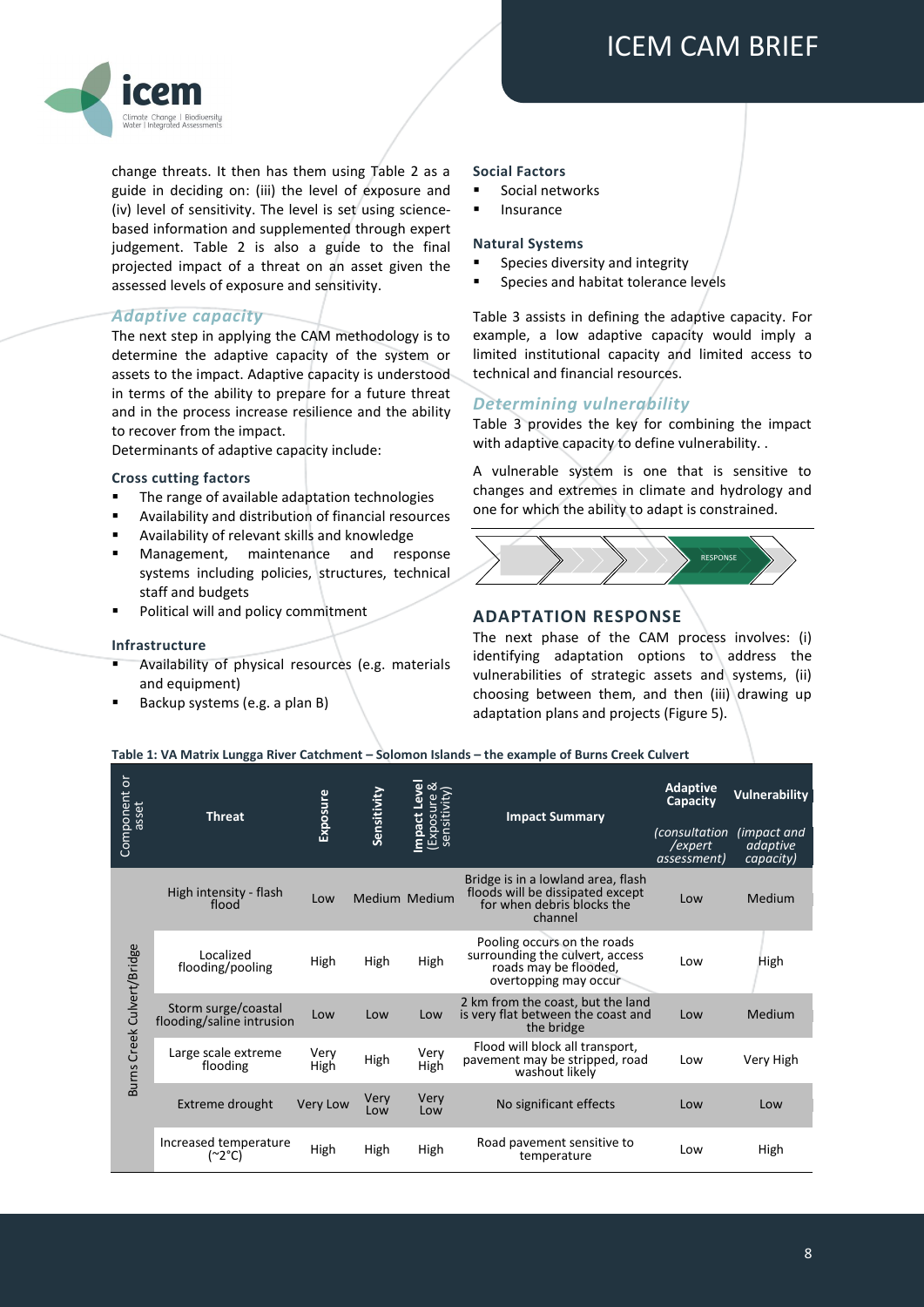

#### **Table 2: Climate change impacts matrix for climate change threats to a system**

|                     | <b>Exposure of system to climate threat</b> |                 |               |               |                  |                  |
|---------------------|---------------------------------------------|-----------------|---------------|---------------|------------------|------------------|
| climate             |                                             | Very Low        | Low           | <b>Medium</b> | High             | <b>Very High</b> |
| $\mathfrak{a}$      | <b>Very High</b>                            | <b>Medium</b>   | <b>Medium</b> | High          | <b>Very High</b> | <b>Very High</b> |
|                     | High                                        | Low             | <b>Medium</b> | <b>Medium</b> | <b>High</b>      | <b>Very High</b> |
| of system<br>threat | <b>Medium</b>                               | Low             | <b>Medium</b> | <b>Medium</b> | <b>High</b>      | <b>Very High</b> |
| Sensitivity         | Low                                         | Low             | Low           | <b>Medium</b> | <b>Medium</b>    | <b>High</b>      |
|                     | <b>Very Low</b>                             | <b>Very Low</b> | Low           | Low           | <b>Medium</b>    | High             |

#### <span id="page-8-0"></span>**Table 3: Determining vulnerability**

|                      | <b>Impact</b>                                                                                                         |                                     |                                                          |                                                                              |                                                                       |                                                                        |
|----------------------|-----------------------------------------------------------------------------------------------------------------------|-------------------------------------|----------------------------------------------------------|------------------------------------------------------------------------------|-----------------------------------------------------------------------|------------------------------------------------------------------------|
|                      |                                                                                                                       | Very Low<br>Inconvenience<br>(days) | Low<br>Short disruption<br>to system<br>function (weeks) | <b>Medium</b><br>Medium term<br>disruption to<br>system function<br>(months) | High<br>Long term damage<br>to system property<br>or function (years) | <b>Very High</b><br>Loss of life,<br>livelihood or<br>system integrity |
| Capacity<br>Adaptive | Very Low<br>Very limited institutional capacity<br>and no access to technical or<br>financial resources               | <b>Medium</b>                       | <b>Medium</b>                                            | <b>High</b>                                                                  | <b>Very High</b>                                                      | <b>Very High</b>                                                       |
|                      | Low<br>Limited institutional capacity and<br>limited access to technical and<br>financial resources                   | Low                                 | <b>Medium</b>                                            | <b>Medium</b>                                                                | <b>High</b>                                                           | <b>Very High</b>                                                       |
|                      | <b>Medium</b><br>Growing institutional capacity and<br>access to technical or financial<br>resources                  | Low                                 | <b>Medium</b>                                            | <b>Medium</b>                                                                | <b>High</b>                                                           | <b>Very High</b>                                                       |
|                      | High<br>Sound institutional capacity and<br>good access to technical and<br>financial resources                       | Low                                 | Low                                                      | <b>Medium</b>                                                                | <b>Medium</b>                                                         | <b>High</b>                                                            |
|                      | <b>Very High</b><br>Exceptional institutional capacity<br>and abundant access to technical<br>and financial resources | <b>Very Low</b>                     | Low                                                      | Low                                                                          | <b>Medium</b>                                                         | <b>High</b>                                                            |

**Defining adaptation options:** Adaptation builds climate change resilience in communities, sectors and areas. Opportunities for increasing resilience (i.e. for reducing vulnerability) through adaptation can be found in natural, built, social, economic and institutional systems, for example:

- **Engineering options (e.g. flood protection dykes,** sea walls and effective drainage systems)
- Traditional local strategies (e.g. terracing and selection of crops)
- Social responses (e.g. resettlement and migration)
- Land use planning (e.g. zoning and development controls)
- Economic instruments (e.g. subsidies and tax incentives)
- Natural systems management (e.g. rehabilitation, conservation, watershed management)
- Sector specific adaptation practices (e.g. agriculture - species, cropping patterns)
- Institutional options: associated policy, institutional and administrative innovations

In most cases, an effective response requires an integrated set of adaptation actions across those fields of management so that one reinforces the other. It is also desirable to analyse how an action will modify vulnerability - either by minimising exposure, reducing sensitivity or by building adaptive capacity, as illustrated i[n Figure 5.](#page-9-0)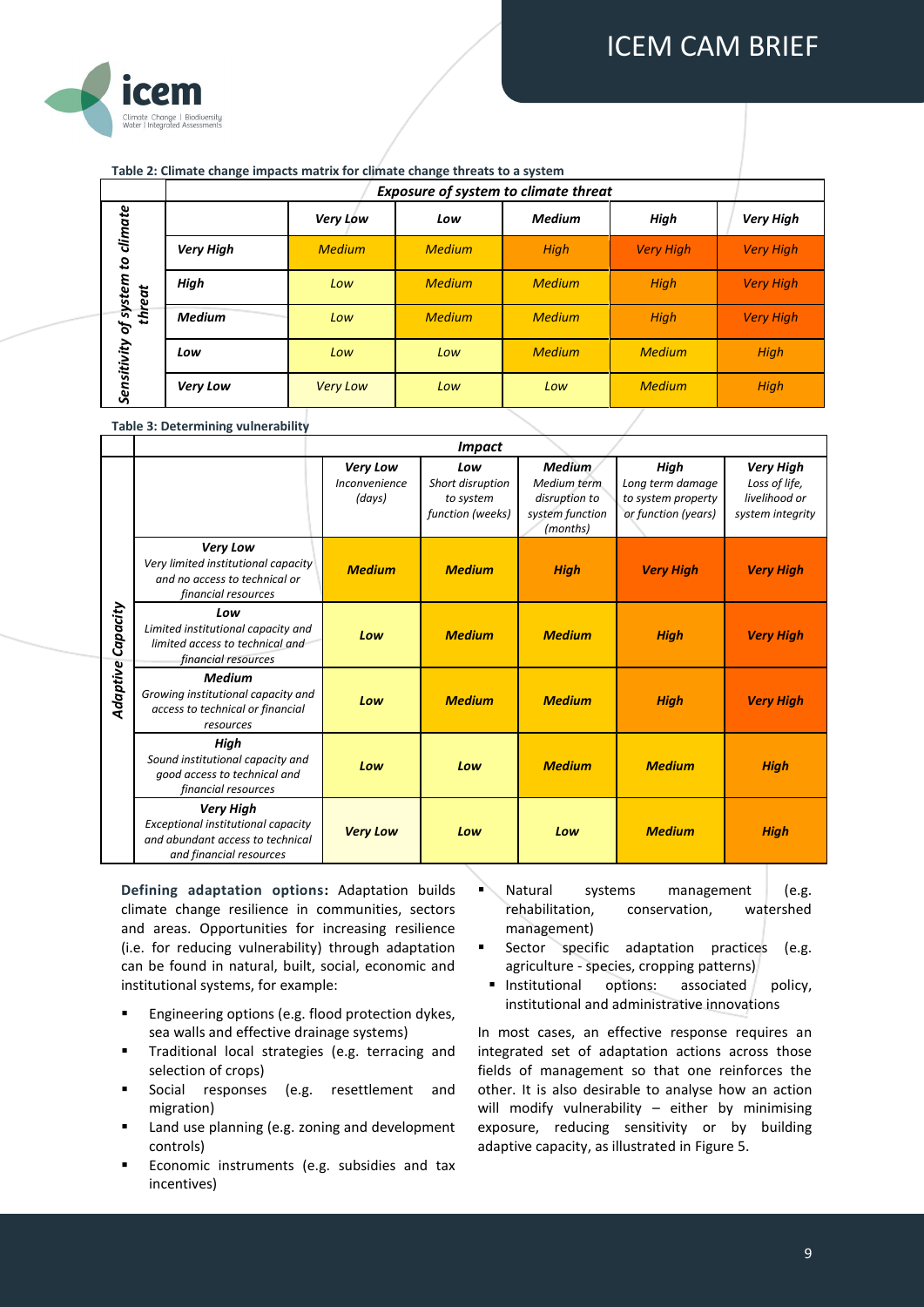

<span id="page-9-0"></span>

Listing adaptation options requires the involvement of a cross sectoral group of specialists as well as other affected stakeholders – often it is a matter of identifying what has worked best in the past as well as learning from international experience.

#### **Setting adaptation priorities:**

*CAM teams need to keep foremost in mind that it is not necessary to do everything at once* – some investments need to be made now, leaving others for future financing. Sharp priorities for action are required which are within available funds, and which address vulnerabilities in the assets and systems of strategic importance to the target area, sector or community.

*Some measures should lay the foundation for future adaptation* investments and facilitate future additions and modifications as climate continues to change.

#### *Phasing of adaptation options*

CAM teams should plan to phase adaptation so that funding at each stage is not prohibitive and prove to be an obstacle to action as illustrated in [Figure 6.](#page-9-1) It is best to start by addressing the adaptation deficit. – that is all those things which need to be done to address current development problems such as rehabilitation and maintenance of water drainage systems, forest loss and soil erosion, flooding due to

poor development control and land use and coastal protection. Many actions to address current development problems with existing and variable climate will build resilience even if not specifically targeting climate change.

<span id="page-9-1"></span>

| <b>MEDIUM-LONG</b><br><b>SHORT TERM</b><br><b>LONG-TERM</b><br><b>TERM</b><br>Infrastructures<br>Operational and I Retrofitting and<br>rehabilitation of<br>maintenance<br>retirement and new<br>development<br>existing<br>responses<br>infrastructures<br>Protective infrastructures |  | Figure 6: Phasing of adaptation measures |                     |  |
|----------------------------------------------------------------------------------------------------------------------------------------------------------------------------------------------------------------------------------------------------------------------------------------|--|------------------------------------------|---------------------|--|
|                                                                                                                                                                                                                                                                                        |  |                                          |                     |  |
| energy & transport<br>infrastructures                                                                                                                                                                                                                                                  |  |                                          | Climate-appropriate |  |

The CAM tool box has various methods for facilitating the identification of sharp priorities for action endorsed by key stakeholders.

A simple method is based on group consensus guided by criteria, expert opinion and the results of the vulnerability assessment. Criteria for priority setting may include:

- Government commitment through:
	- Policy (e.g. national or sector climate change policy)
	- National or local government strategies and plans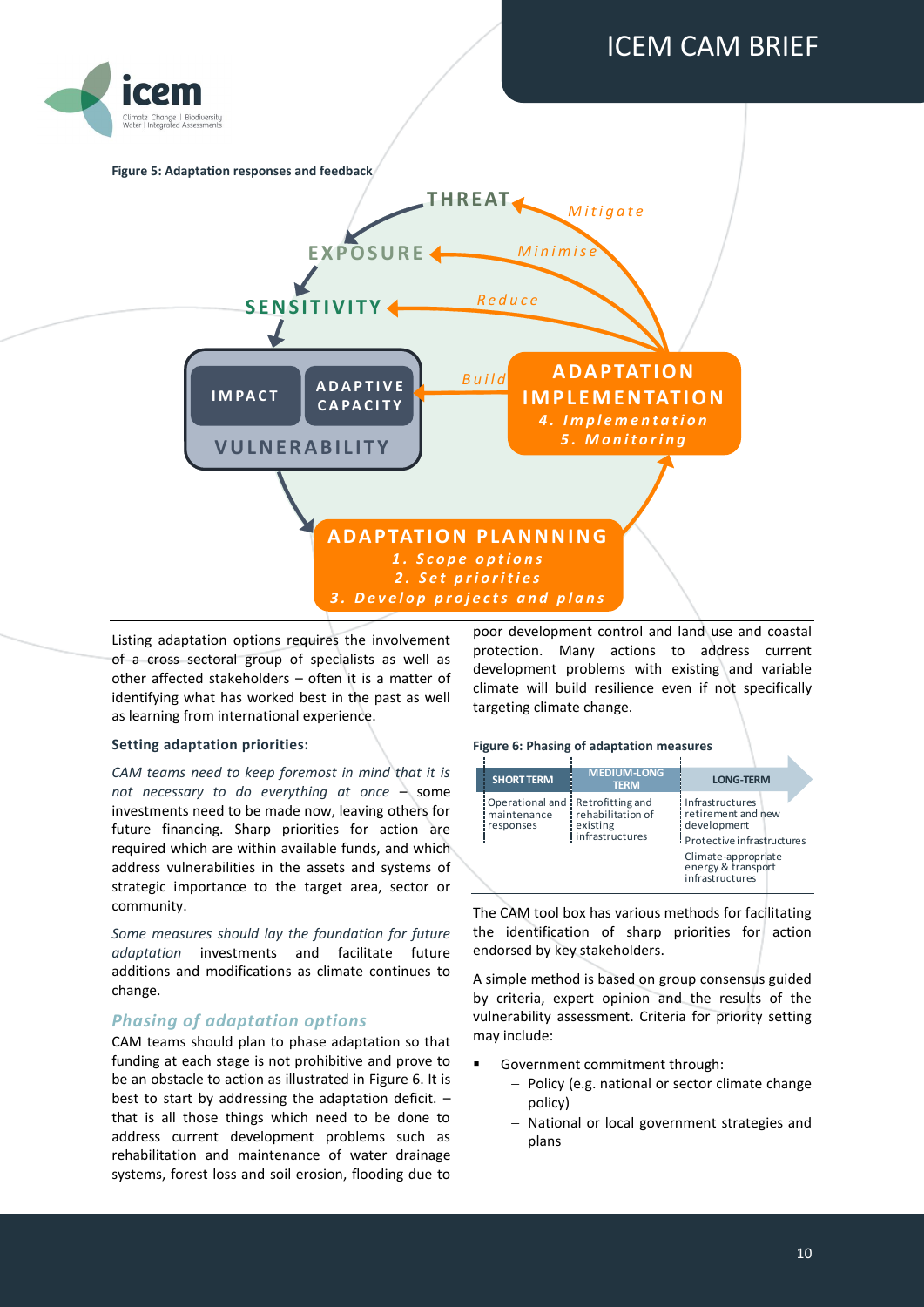

- Government guidelines and procedures (e.g. road and drainage design code, code of logging practice)
- Effectiveness in addressing the adaptation deficit
- Urgency for action in addressing the impact of climate change
- Number of people benefiting
- Strong community support
- Available resources for implementation
- Commitment of local government and relevant sector agencies

#### *Preparing adaption plans & projects*

There are a number of options available for developing climate change adaptation projects:

- Designing now to withstand conditions at a defined future time slice under a projected scenario. This comes with a significant upfront cost but may not require future investment.
- Plan to progressively upgrade the project design throughout its implementation life as climate change occurs. The initial design should be immediately functional and anticipate modifications over its life span. A good example is building a sea wall foundation so that it can support incremental increases in wall height as they become necessary. This approach comes with increased flexibility but requires more substantial upfront costs, ongoing monitoring and capital upgrades at the times designated in the original design.
- Redesign and reconstruct as required in response to threshold events being reached, such as when sea level reaches a pre-determined level. The infrastructure may need to be redesigned to avoid catastrophic failure. This is potentially an expensive approach.
- Accept damage and repair it as it occurs, this approach does not consider climate change at the design phase and reconstruction would be required after a major event. This is the cheapest up-front option but comes with the largest risk and potential cost.

The CAM method advocates the "plan to progressively upgrade" approach, but acknowledges that budget and capacity constraints often makes the upfront investment in preparing for the future a challenge. Adaptation plans should include a framework for monitoring and adjustment against projected climate change.



#### **ADAPTATION FEEDBACK**

[Figure 7](#page-11-0) illustrates the cyclical nature of the adaptation planning process. It needs to be locked into and integrated with normal socio-economic development planning processes so that budgets and staff are committed to adaptation on a regular basis and as a foundation requirement.

The climate change focal point and facilitator in national and local government (usually the environment agencies) has a central responsibility for ensuring adaptation plans are implemented effectively.

Climate change screening procedures need to be introduced at three review levels: (i) as part of the normal review of sector and local government draft development plans, (ii) in the Strategic Environmental Assessment of plans and (iii) in Environmental Impact Assessment of projects. Progressively, the sector and local government implementing agencies need to take on the responsibility for review and adjustment to their own adaptation plans.

#### **Box 7: Mekong Delta bridges rapid climate change threat and vulnerability assessment**

ICEM's assessment for ADB of potential climate change impacts to the Cao Lanh and Vam Cong Bridges and connecting road is the first climate change assessment in the Mekong region to be undertaken concurrent with the detailed design phase of major infrastructure – allowing recommended adaptation options to be integrated into the project life-cycle at the outset.

The study utilises climate data from 6 Global Circulation Models (GCMs) downscaled using statistical techniques to quantify the changes in 14 hydrophysical parameters which have been identified as critical for the project site context. A review of the bridge and road design identified 11 main infrastructure components as being sensitive to climate change and the CAM vulnerability assessment framework was applied to quantify the impact of climate change on each component.

Central to the study was the use of Cost-Benefit Analysis and Cost-Effectiveness analysis as economic tools to quantify the cost of climate change, and the benefits of adaptation over the design life (100 years). Based on this quantification of impact, the study supported the ADB to source funding to cover the cost of adaptation from available funding streams.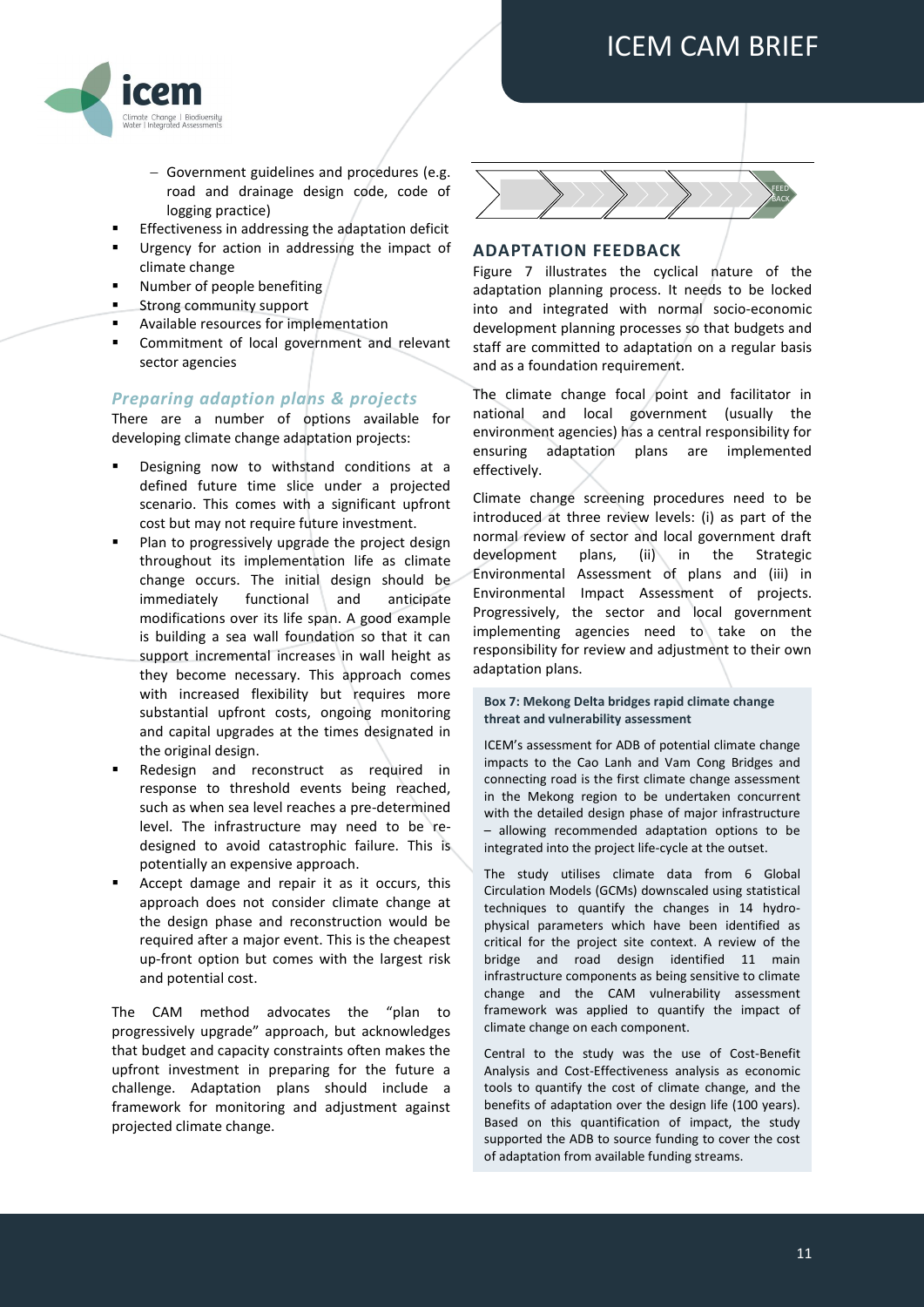

#### <span id="page-11-0"></span>**Figure 7: Integration of ICEM toolbox and CAM**



The CAM method is linked to the ICEM environment assessment tools and approaches to support governments in integrating climate change provisions into the review and monitoring process.

## **TOOLS SUPPORTING THE CAM PROCESS**

A number of tools have been developed by ICEM that are an integral part of the CAM methodology. They are described in a separate ICEM brief. The tools have been developed through specific climate change assessments and are based on international and regional best practice. The integration of these tools with the CAM methodology is illustrated in [Figure 7.](#page-11-0) Key ICEM climate change adaptation tools include:

**Climate change downscaling and modelling:** The downscaling of predicted climate change and GCMs enable spatial assessment to quantify future climate, using both statistical and dynamic approaches. ICEM uses multiple GCMs and multiples downscaling techniques in all of our assessments so that results reflect the range of impact predicted with climate change and results can be separated from errors and uncertainties inherent with each individual modelling approach.

**Hydrological modelling:** One of the most important effects of climate change is on hydrological processes and a reason why ICEM

links projected climate changes with hydrological analysis. Hydrological modelling is used in developing baselines and assessing changes in basic hydro-physical process of the global water cycle, including precipitation, hill slope run-off subsurface infiltration and groundwater interactions, stream flow and water levels, and sediment transport. The ICEM–IWRM model is a physical model which provides an advanced GIS-compatible framework for integrated modelling of water resources and water utilisation in both local and basin-wide scales.

**Hydrodynamic modelling:** Enables threats to be quantified. By running detailed 3-D models of lakes, deltas, river channels, floodplains and coastal areas it is possible to quantify erosion, sediment dynamics, saline intrusion, stratification of the water column, nutrient transport pathways, water quality, and productivity. Hydrodynamic modelling can also be applied to atmospheric environments for 3-D analysis of pollutant dispersion and emissions modelling.

**GIS analysis:** ICEM has developed GIS techniques for assessing the impacts of climate change and development, including zone of influence mapping, sectoral overlays, hot spot mapping and vegetation/land use identification mapping using satellite imagery. All modelling tool outputs and socio-economic analysis can be linked directly to GIS analysis making it the interpretive core of the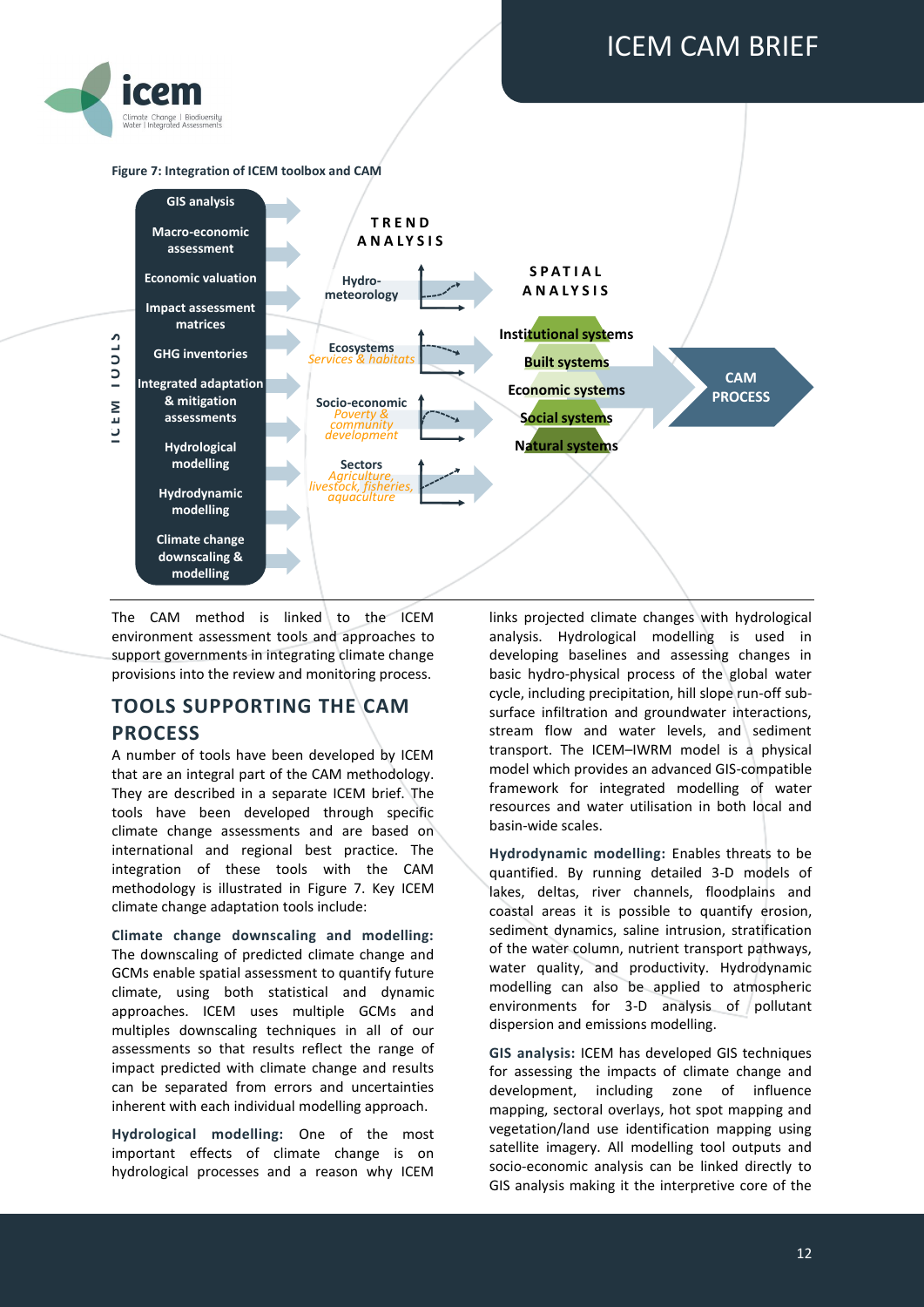

ICEM integrated assessment and visualization methodologies.

**Macro-economic assessment and economic valuation:** Macro-economic assessment examines the effects of climate change on individual sectors and the economy and cross sector implications of adaptation options. Economic valuation assesses impact costs and compares adaptation options through Cost-Benefit Analysis, Cost-Effectiveness Analysis, sensitivity analysis and trend analysis.

Economic assessments of climate change serve to justify appropriate adaptation response and identify the investment required to make adaptation effective. For built systems and sectors, Economic assessments need to cover two critical steps [\(Figure 8\)](#page-12-0):

- **Establishes the costs of climate change with respect to the project:** comparison of the net present value (NPV) of the project without climate change to the NPV for the project with climate change, the difference between the former and the latter represent the costs (or benefits) of climate change.
- **Determining the benefits of adaptation:** comparison between the NPV of the project with climate change, but without adaptation, and the NPV of the project with climate change and with adaptation

<span id="page-12-0"></span>**Figure 8: Economic assessment of climate change impact and adaptation Costs of climate change Benefits of adaptation** Cost and benefits of the project **without** climate change Cost and benefits of the project **with** climate change Cost and benefits of the project **without** adaptation Cost and benefits of the project **with** adaptation

**Integrated spatial assessment:** Dyna‐CLUE is a practical integrated assessment model, designed for undertaking integrated spatial assessments and suited to focused climate change assessments for specific regions. The central core of the model is spatial land use projections capable of integrating demand for different land uses, location conditions (including climate change) and policy scenarios.

The model output can be read directly by various indicator models to assess the environmental consequences of the simulated changes.

**Impact assessment matrices:** Impact assessment matrices for climate change allow the prioritising and weighting of options and recommendations. They are technical and capacity building tools that promote ownership by stakeholders of process and its results.

**Box 8: Basin-wide climate change impact and vulnerability assessment of wetlands in the lower Mekong basin** 

MRC commissioned ICEM to conduct a climate change impact and vulnerability assessment of Lower Mekong Basin wetlands and provide adaptation options and recommendations for their management. The study required developing a scientific evidence base and rapid spatial assessment methods for climate change vulnerability assessments of natural systems. ICEM demonstrated the process and benefits of a geo-spatial analysis, allowing the transfer of scientific findings to basin, sub-basin and local levels.

**Integrated adaptation and mitigation assessments:** [Figure 9](#page-13-0) shows how adaptation and mitigation is linked in the CAM process. It is included here as the bridge between this ICEM brief and its twin which focuses on mitigation. ICEM CAM tools which address mitigation include:

**GHG inventories:** Developing GHG inventories can uncover the most significant emissions sources and trends and allow the development of policies and programs, which can maximise potential GHG reductions while minimising costs. Wellestablished approaches to emissions inventories at national and sectoral levels are clearly defined in IPCC guidelines and for project and organisational level emissions in ISO14064.

Emissions projections are usually conducted with specially designed software packages. SEI's Longrange Energy Alternatives Planning System (LEAP) is an integrated scenario-based energy and environment-modelling tool. LEAP can account for how energy is consumed, converted and produced in an energy system under a range of assumptions including population, economic development, technology and price. This software is an integral part of developing cost estimates and abatement cost curves for projects as well as performing sensitivity analysis.